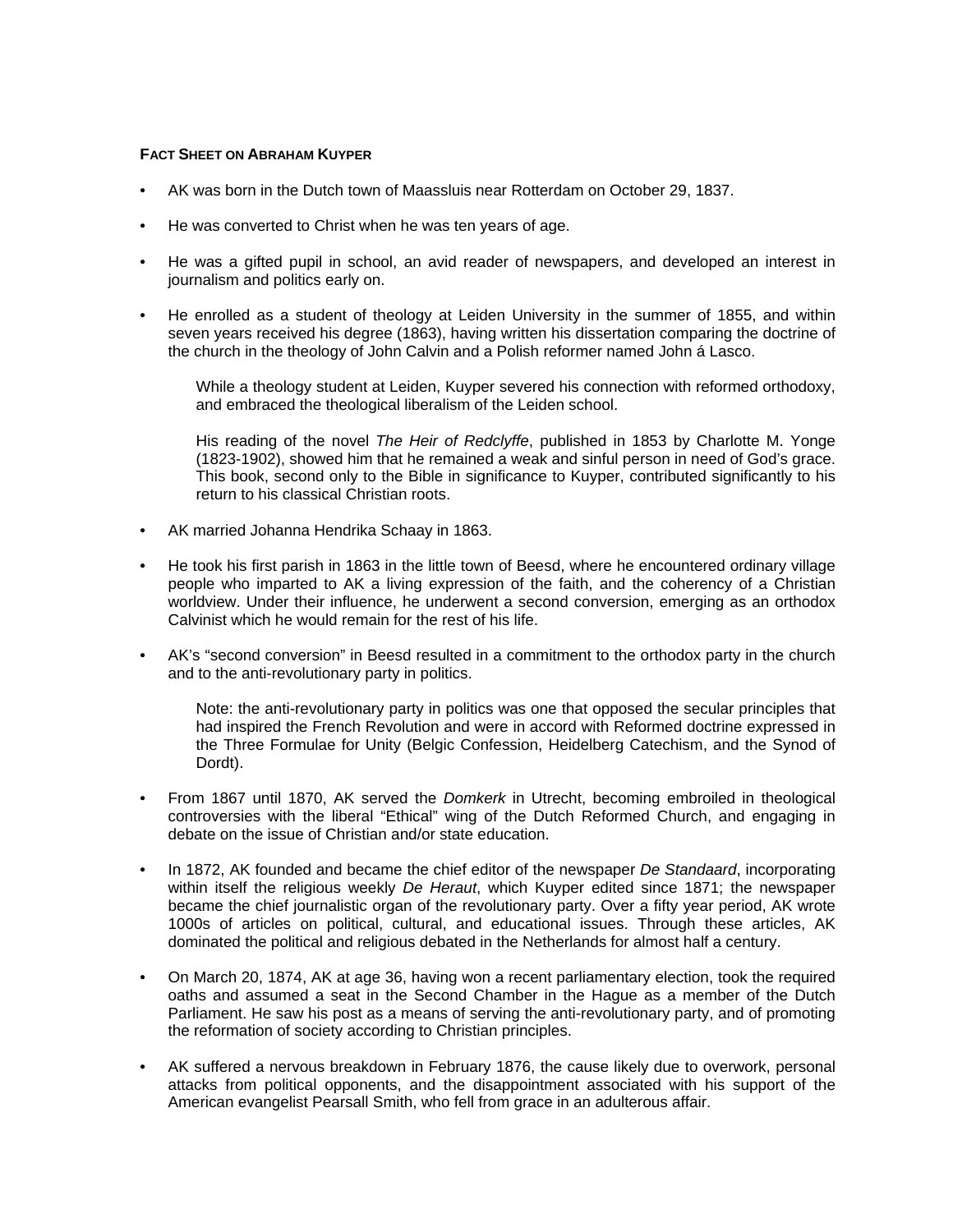- The Anti-Revolutionary Party was founded on April 3, 1879, largely due to AK's efforts; it was the first modern, organized popular political party in the Netherlands.
- AK was the founder of the Free University of Amsterdam, its first Rector Magnificus, and also a professor of theology. The doors opened on October 20, 1880, reshaping higher education in the Netherlands, which came to be organized along religious and ideological lines.
- From 1880-1898, AK was characteristically busy, working on a number of projects. He lectured and wrote extensively on education, produced numerous meditative and devotional works, exerted strenuous efforts toward ecclesiastical reform, began an initiative to work with Roman Catholics in the political and social domains. He also served as the Prime Minister of the Netherlands from 1901-1905. He died on November 8, 1920 at the age of 82.
- In 1898, he traveled to the USA to deliver the prestigious Stone Lectures at Princeton Theological Seminary, beginning on October 10, 1898. He chose as his subject, "Calvinism," which he believed to be "the only decisive, lawful and consistent defence for Protestant nations against the encroaching, and overwhelming Modernism." He sought to present Calvinism as an all-embracing "life-system" or worldview (*Weltanschauung*), stressing the relationship between God, humankind, and the world. He wished to dispel the notion that Calvinism was merely a doctrinal system or ecclesiastical structure. Instead, he sought to show how it was a comprehensive Christian philosophy rooted, as was Calvin's theology, in the notions of creation, fall, and redemption, comprehensively conceived. Hence, his Stone Lectures covered the following topics:
	- Calvinism as a Life-System Calvinism and History Calvinism and Religion Calvinism and Politics • Calvinism and Science • Calvinism and Art • Calvinism and the Future
- AK has been described in these terms: "A man with a powerful and dominant personality, a broad and encyclopedic knowledge, a lively and engaging style, a pedagogic and polemical talent, an inexhaustible reserve of vitality and energy, an aptitude for inspiring, mobilizing, and organizing large numbers of people with constructive capacity and tactical ingenuity."
- He declared his life's mission in the following poetic lines:
	- For me, one desire rules my life One urge drives soul and will. . . . It is to re-establish God's holy ordinances In Church and home, in state and school, Regardless of the world's protestations, For the benefit of the nation. It is to engrave those divine ordinances, To which Word and Creation witnesses, So clearly on the nation That once again it bows its knee to God.
- AK's comprehensive vision of the Calvinist, Christian faith, engendering what has come known as "neo-Calvinism" or "Kuyperianism," has been particularly influential in Reformed theological circles in the United States, and has been promulgated by those associated with Calvin College in the USA and the Institute of Christian Studies in Toronto, Ontario, Canada. His thought has been particularly influential among the institutions associated with the Council of Christian Colleges and Universities, contributing significantly to the recent renaissance in evangelical Christian scholarship. His influence has also reached mainstream Protestant, evangelical Christianity as the following quotation from Charles Colson indicates: